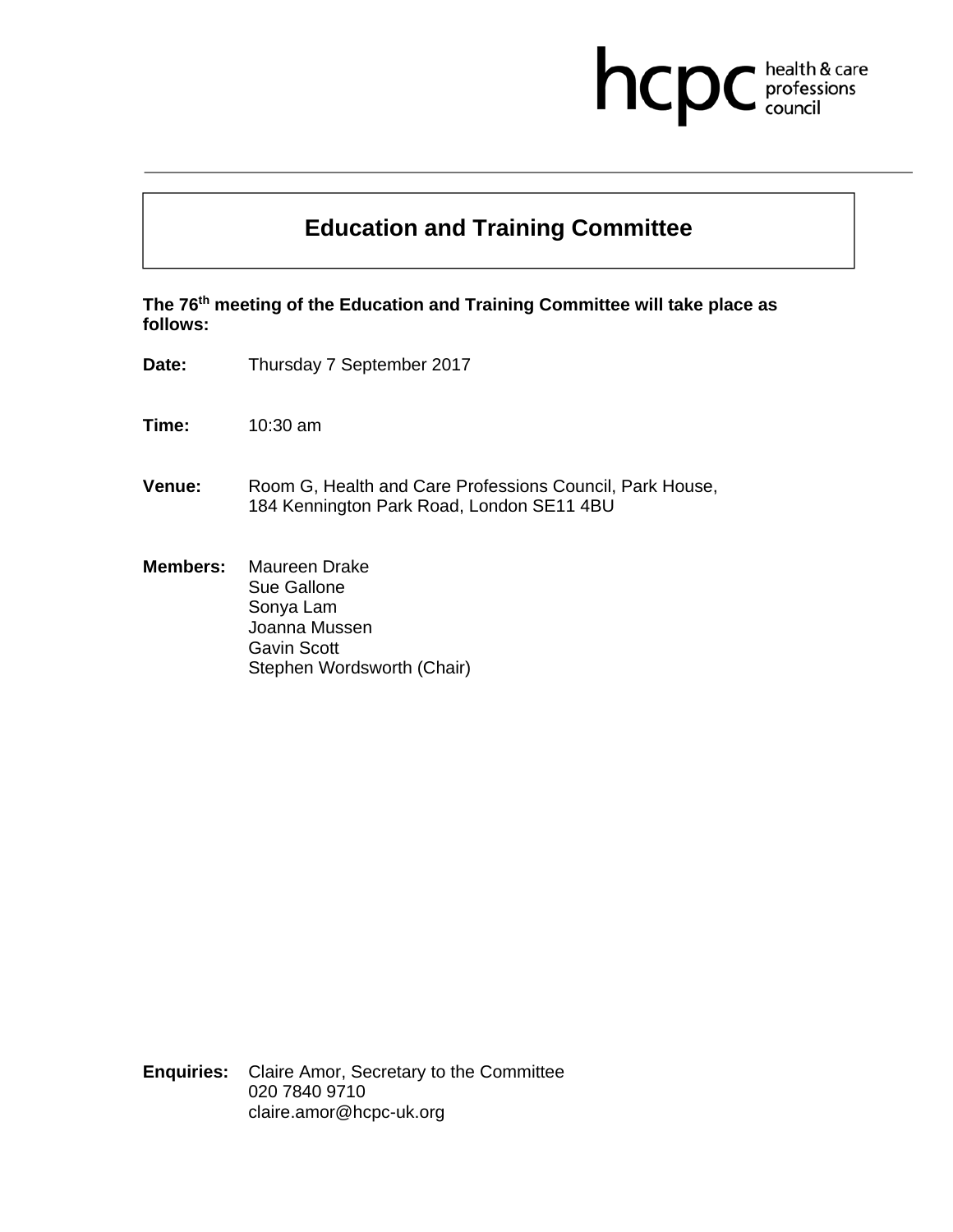## Public Agenda

| 1              | <b>Chair's welcome and introduction</b>                                                                                                                                                                                                                                                                                                                                                                                                                                                      | verbal                  |
|----------------|----------------------------------------------------------------------------------------------------------------------------------------------------------------------------------------------------------------------------------------------------------------------------------------------------------------------------------------------------------------------------------------------------------------------------------------------------------------------------------------------|-------------------------|
| $\overline{2}$ | <b>Apologies for absence</b>                                                                                                                                                                                                                                                                                                                                                                                                                                                                 | verbal                  |
| 3              | Approval of agenda                                                                                                                                                                                                                                                                                                                                                                                                                                                                           | verbal                  |
| 4              | <b>Declaration of members' interests</b>                                                                                                                                                                                                                                                                                                                                                                                                                                                     | verbal                  |
| 5              | Minutes of the meeting of 12 June 2017<br>Claire Amor - Secretary to the Committee                                                                                                                                                                                                                                                                                                                                                                                                           | enclosure 1<br>ETC21/17 |
|                | Items for discussion/approval                                                                                                                                                                                                                                                                                                                                                                                                                                                                |                         |
| 6              | Consultation on the threshold level of qualification for entry to<br>the Register for paramedics<br>Michael Guthrie - Director of Policy and Standards                                                                                                                                                                                                                                                                                                                                       | enclosure 2<br>ETC22/17 |
| $\mathbf{7}$   | <b>Review of Health and Character declarations</b><br>Laura Coffey - Head of Case Reception and Triage                                                                                                                                                                                                                                                                                                                                                                                       | enclosure 3<br>ETC23/17 |
| 8              | Annual monitoring: proposals to broaden the evidence base<br>Brendon Edmonds - Head of Educational Development                                                                                                                                                                                                                                                                                                                                                                               | enclosure 4<br>ETC24/17 |
| 9              | <b>Revisions to Education process (visitors') reports</b><br>Jamie Hunt - Education Manager                                                                                                                                                                                                                                                                                                                                                                                                  | enclosure 5<br>ETC25/17 |
|                | 10 Any other business<br>Previously notified and agreed by the Chair                                                                                                                                                                                                                                                                                                                                                                                                                         | verbal                  |
|                | 11 Date and time of next meeting<br>10.30am - Thursday 23 November 2017 at Park House, SE11 4BU                                                                                                                                                                                                                                                                                                                                                                                              | verbal                  |
|                | <b>Resolution</b><br>The Committee is invited to adopt the following:                                                                                                                                                                                                                                                                                                                                                                                                                        |                         |
|                | 'The Committee hereby resolves that the remainder of the meeting<br>shall be held in private, because the matters being discussed relate<br>to the following;                                                                                                                                                                                                                                                                                                                                |                         |
|                | (a) information relating to a registrant, former registrant or application<br>registration;<br>(b) information relating to an employee or office holder, former<br>employee or applicant for any post or office;<br>(c) the terms of, or expenditure under, a tender or contract for<br>the purchase or supply of goods or services or the acquisition<br>or disposal of property;<br>(d) negotiations or consultation concerning labour relations<br>between the Council and its employees; |                         |
|                | Available in braille and other accessible formats on request to the Secretary                                                                                                                                                                                                                                                                                                                                                                                                                |                         |